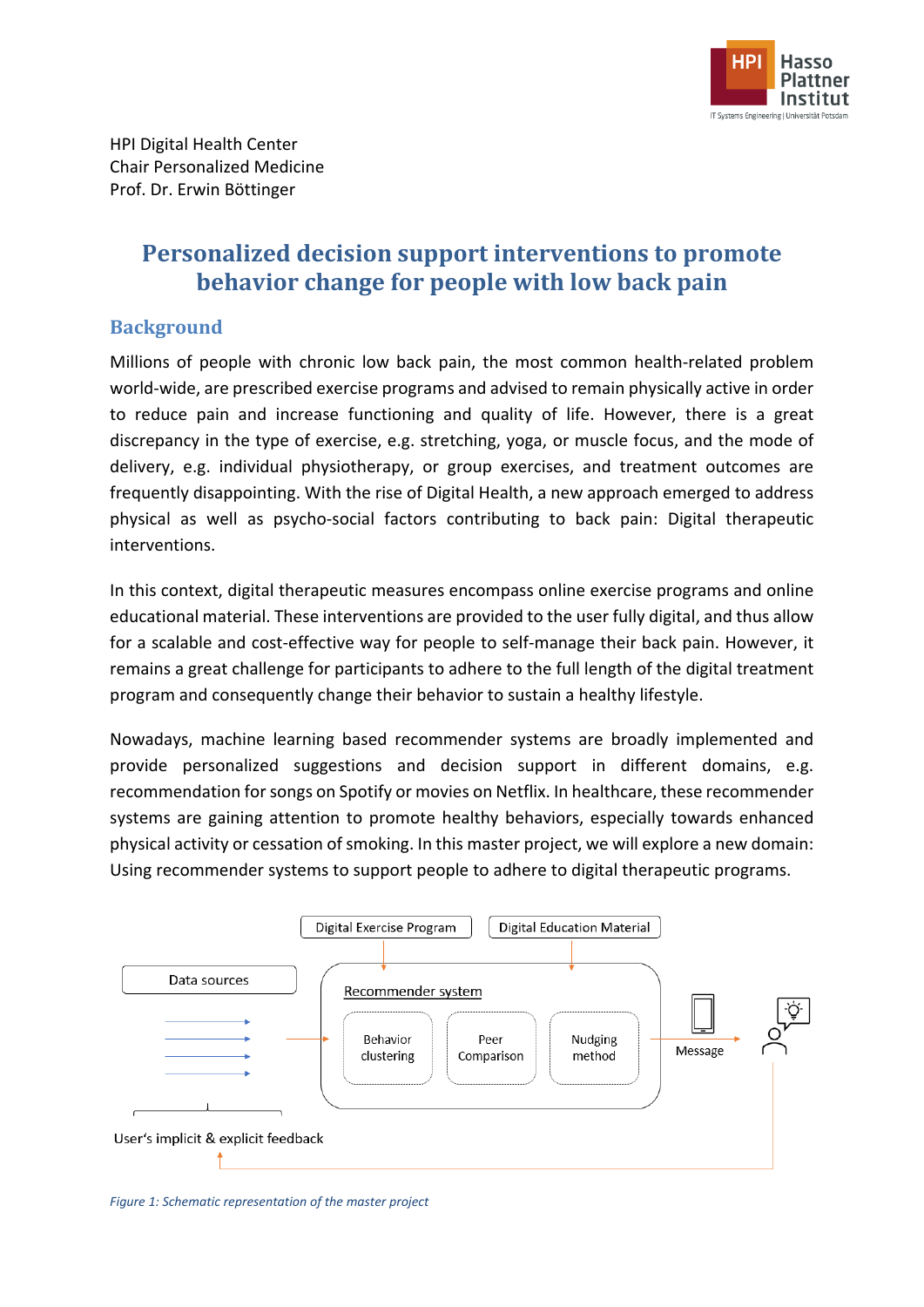## **Project Goals**

In this master project, we will develop a recommender and decision support system, which can be embedded into existing apps and will be tested in a small pilot study. By also drawing insights from behavioral economics theory, we will explore how we can nudge people to change their routine and adhere to guidelines when suffering chronic low back pain.

Moreover, we will address several challenges that arise throughout the development of such recommender system. For instance, as we might not have enough information about the preferences of a person in the beginning, how do we deal with the so-called cold-start problem? Or, as the project proceeds, how do we deal with people who do not react to the intervention messages, so-called non-responders? And how do we address temporal nonresponders, who do not adhere to the program because of other environmental factors which again might be a challenge to our learning system? Therefore, the goal of this master project is also to consider already available solutions in scientific literature and find an appropriate way to overcome these problems in this project.

# **Description**

In the main work package, we will develop a tailored recommender system, which considers personalized preferences to promote healthy behavior. In the supporting work package 2, we will build integrations into an existing app. Finally, in the supporting work package 3, we will design, plan, and perform a small pilot-study in which we exploit the recommender system and evaluate performance indicators.

#### **Work packages:**

- (1) Development of the recommender system
	- a) Identify a suitable recommender system methodology and architecture
	- b) Elaborate the scope of data (implicit and explicit feedback) to be used, and how new feedback data can be captured, e.g. in-app survey on current pain levels
	- c) Integrate digital therapeutic interventions to the recommender system
	- d) Develop expedient intervention messages
		- i) Explore different behavioral economics principles
		- ii) Explore different types of recommender system user interactions: pop-up text messages, display of information, visualization with figures
	- e) Identify evaluation parameters to assess performance. Metrics can be technical (precision, recall, F-score) or non-technical (live pain free)
- (2) Integration to an existing app
	- a) Conduct user-story mapping for the recommender system
	- b) Identify and map interfaces for integration
	- c) Develop API endpoints on the recommender module
	- d) Run tests and evaluation on the APIs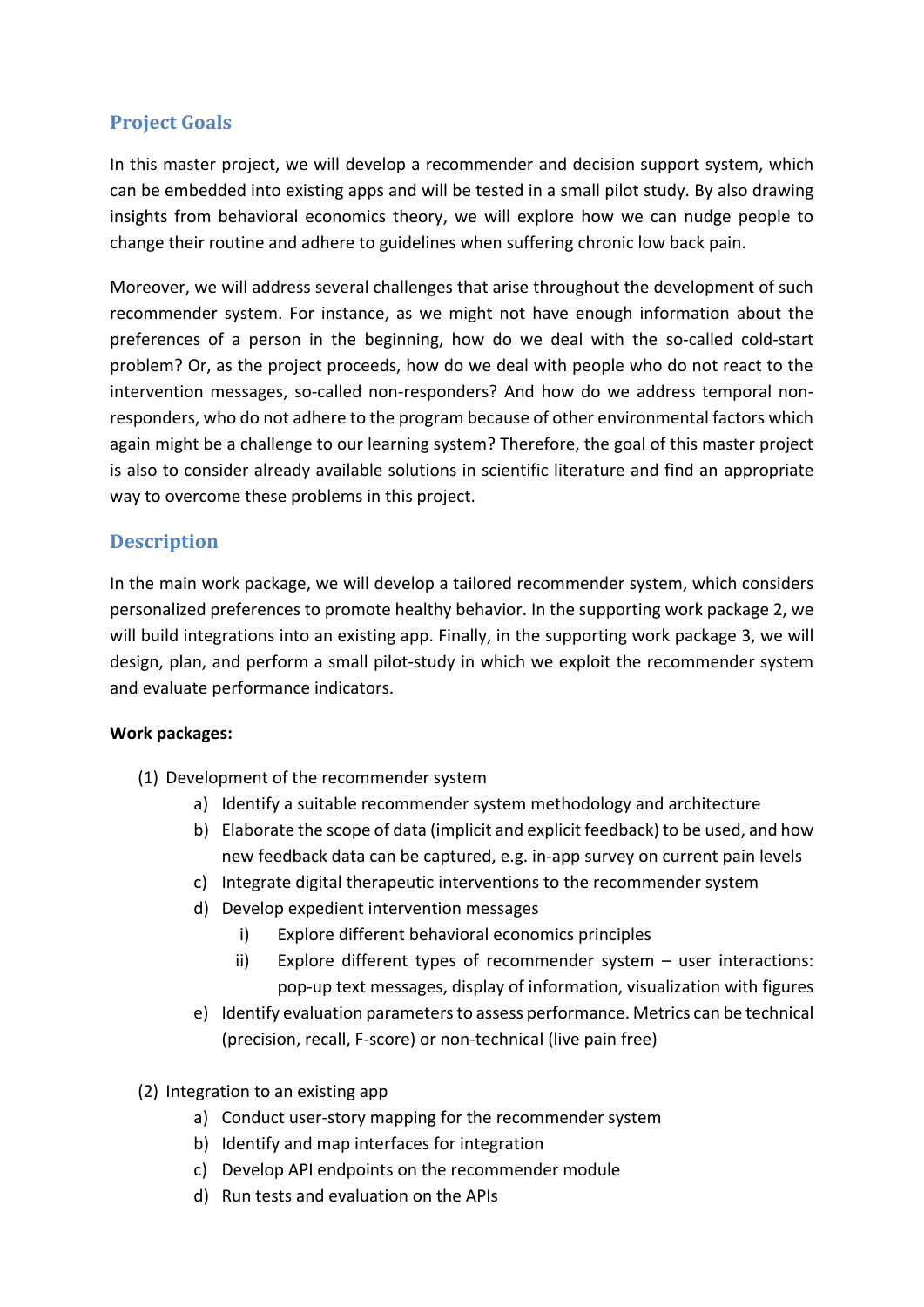- (3) Use case: Digital therapeutics interventions for people with low back back pain
	- a) Design, plan, and perform a pilot-study
	- b) Identify a suitable methodology and procedure to test this personalized health intervention.

#### **What you should bring with you**

- 1. App development skills (front end and/or back end)
- 2. Machine learning skills (preferably knowledge about recommender systems)
- 3. Interest in learning about study designs and the implementation of such intervention
- 4. Interest in behavioral economics principles to promote behavior change

#### *Have a look at some references to get more impressions about this master project:*

#### **References**

- 1. Hors-Fraile S, Rivera-Romero O, Schneider F, et al. Analyzing recommender systems for health promotion using a multidisciplinary taxonomy: A scoping review. *International journal of medical informatics*. 2018;114, 143–155.
- 2. Rabbi M., Hane Aung M., Choudhury T. (2017) Towards Health Recommendation Systems: An Approach for Providing Automated Personalized Health Feedback from Mobile Data. In: Rehg J., Murphy S., Kumar S. (eds) Mobile Health. Springer, Cham
- 3. Zhan S, Yao L, Sun A, Tay Y. Deep Learning based Recommender System: A Survey and New Perspectives. *ACM Computing Surveys*. 2018;1(1).
- 4. Vlaev I, King D, Dolan P, and Darzi A. The Theory and Practice of "Nudging": Changing Health Behaviors. *Public Admin Rev*, 2016;76: 550-561.
- 5. Nahum-Shani I, Smith SN, Spring BJ, et al. Just-in-Time Adaptive Interventions (JITAIs) in Mobile Health: Key Components and Design Principles for Ongoing Health Behavior Support. *Ann Behav Med.* 2018;52(6):446-462.